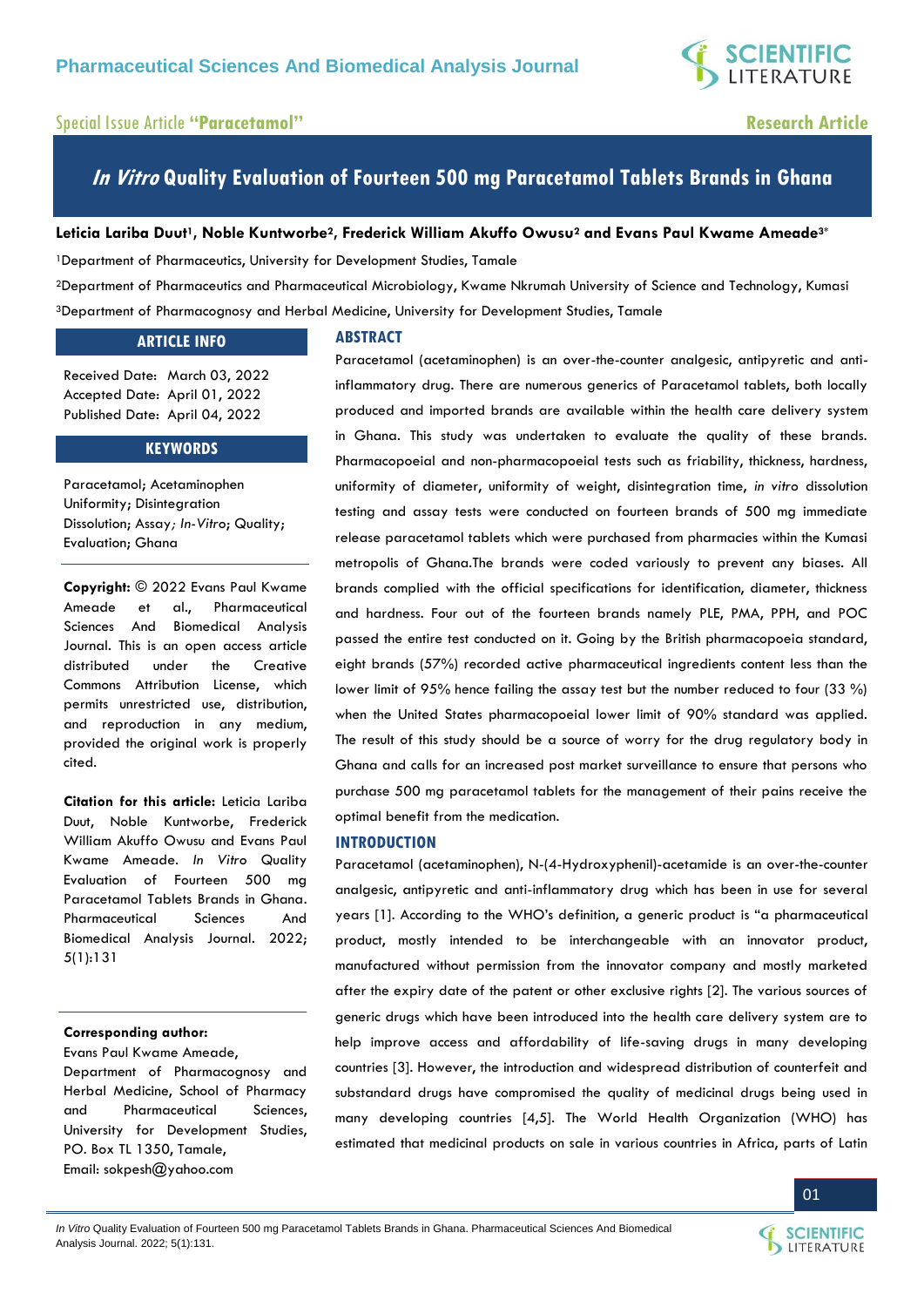## **SCIENTIFIC**<br>LITERATURE

America and Asia for consumption has about 30 % of it being substandard and counterfeit [6]. Counterfeiting or substandard production is not limited to only original branded products but generics as well [7]. A vast number of people have been affected by the negative effects of counterfeit pharmaceuticals worldwide, with persons in developing countries suffering the most [8]. Paracetamol is the most used analgesic or antipyretic agent in both developed and developing countries especially as an Over The Counter (OTC) medicine [9-11]. Considering the importance paracetamol plays even in the clinical setting worldwide, it is therefore very necessary to monitor and ascertain the quality attributes and the drug release proficiency of the various local brands of paracetamol available on the Ghanaian market for purpose of generic substitution and also for quality control assessment.

## **MATERIALS AND METHODS**

#### **Reagents and equipment**

All the reagents used for the experiment were of analytical grade and obtained from the Quality Control Department of Pokupharma Limited, Kumasi-Ghana, a state accredited pharmaceutical manufacturing company in Kumasi, the second biggest city in Ghana. Equipment and apparatus used in carrying out the investigations included: DBK Friability test apparatus, Disintegration apparatus (DBK), Hardness tester (SR. No 123 -Eleclab India), FTIR spectrometer (PerkinElmer (UATR two), Analytical balance (SN: AE 436647 Adam Equipment, UK), pH meter (Eutech pH 510, pH/mV/°C meter, SN: 2025520, Singapore). Electronic Vernier callipers (Powerfix Milomex Ltd UK), Whatman filter paper, Generalpurpose glassware, UV spectrophotometer (2440 Double beam - Shimadzu Corporation Japan), Dissolution Apparatus (Shimadzu Corporation, Japan) Cuvettes (Shimadzu) and Thermometers.

#### **METHODS**

**Sampling of paracetamol brands from the market:** Fourteen brands of 500 mg paracetamol tablets in their original manufacturer's package were identified and purchased from different registered retail pharmacies in the Kumasi metropolis which is located in the middle belt of Ghana. All brands sampled had a remaining shelf life of at least one (1) year from the time they were purchased.

**Subjective physical assessment of tablets:** The external packages, labels, unique identification marks, foils, and leaflet inserts were carefully examined. The tablets to be analyzed were placed on a white sheet of paper and examined (both sides of each tablet) carefully for unique markings, colour, shape, and odour.

**Weight uniformity:** Digital analytical balance (Adam Equipment, SN: AE 436647, UK) was used for measuring the weight of the samples. Twenty (20) tablets of each brand of were picked at random and weighed together. This was followed by the weighing of the individual tablets. The average weight (measured in grammes) of the tablets that were weighed together was calculated and the weight of individual tablets was deducted from the mean weight to obtain the deviation which was then expressed as a percentage deviation of the individual tablet from the mean.

**Uniformity of thickness of the paracetamol tablets:** The thickness of twenty (20) tablets of each brand selected randomly from the brands was determined with Electronic Vernier calipers (Powerfix. Milomex Ltd UK). The mean and standard deviations of the readings were taken for all the brands.

**Uniformity of diameter of the paracetamol tablets:** The crosssectional diameter of twenty (20) tablets of each brand selected randomly from the brands was determined with Electronic Vernier callipers (PowerfixMilomex Ltd UK). The mean and standard deviations of the readings were taken for all the brands.

**Tablet hardness** (**Crushing strength):** The hardness of 20 tablets (randomly selected) from each brand was determined individually at room temperature by diametrically compressing the tablets using a tablet hardness tester (SR. No 123 -Eleclab India). The hardness was read on the side scale of the tester. Results of tablets that split clearly into two halves without any sign of lamination were recorded. All measurements (kg/cm2) were made in triplicate from which the mean crushing strength was calculated for each brand.

**Tablet friability:** The friability test was carried out using the DBK Friability test apparatus. A number of tablets having an estimated weight of 6.5 g was taken from each brand, weighed and placed in the Friabilator, which was then operated for four (4) minutes at 25 rpm (100 revolutions). The

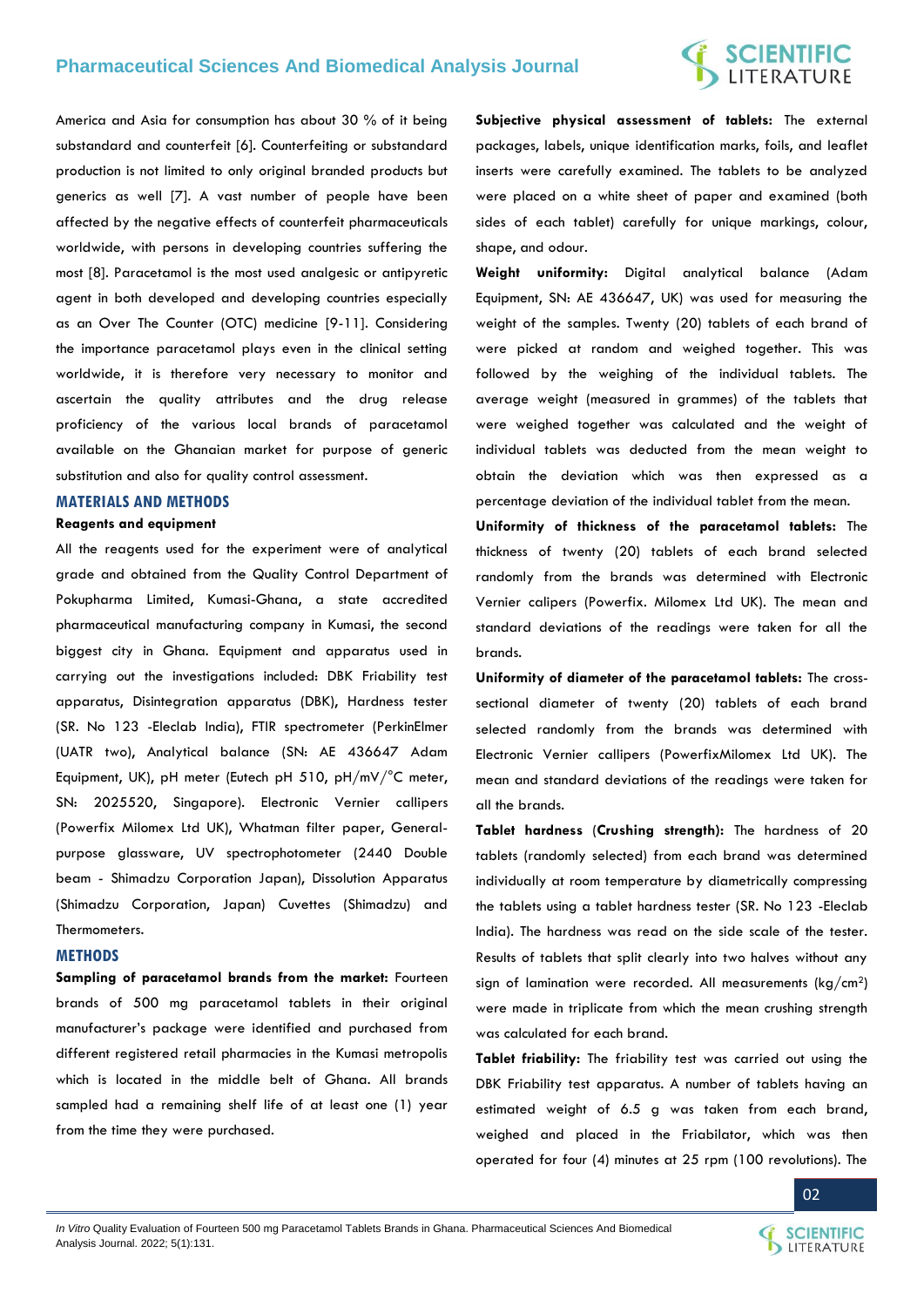## **SCIENTIFIC**<br>LITERATURE

friabilated tablets were de-dusted and reweighed. The percentage weight lost was subsequently calculated

**Drug content:** The British Pharmacopoeia [12] procedure for assaying Paracetamol was used in determining the active ingredient content of various brands. Twenty (20) Paracetamol tablets were weighed accurately and the average weight recorded. The tablets were crushed to a fine powder and a quantity of the powder equivalent to 0.15 g of Paracetamol was accurately weighed and dissolved in 50 ml of 0.1 M sodium hydroxide (NaOH) in a 200 ml volumetric flask. The solution was diluted with 100 ml of water, and shaken for 15 minutes. Adequate amount of water was added to the mixture to produce 200 ml. The resulting solution was filtered and 10 ml of the filtrate was diluted with water to 100ml. Absorbance of the resulting solution was measured at 257 nm on a UV spectrophotometer (2440 Double beam - Shimadzu Corporation Japan). The average content of Paracetamol was subsequently calculated using a calibration equation established with analytical grade paracetamol.

*In vitro* **drug release (Dissolution Test):** The USP dissolution apparatus II (paddle apparatus) was used to conduct the dissolution test. The agitation intensity was 100 rpm. Ten (10) mililitres of samples dissolved in the dissolution medium was withdrawn from each vessel, at different time intervals of 5, 10, 15, 30, 45 and 60 minutes. Equal volume of fresh medium having same temperature was added to each vessel at each time to maintain a sink condition. Each sample withdrawn was filtered and 0.50 ml of each filtrate diluted to 50 ml with 0.1 M NaOH. The absorbance of the resulting solution was measured at 257 nm. The amount of drug (Paracetamol) released was then determined from the calibration curve

## **RESULTS AND DISCUSSIONS**

## **Weight uniformity**

Uniformity of weight is one of the tests which is conducted to ensure constant and uniform dosing among tablets within a batch and helps to prevent the incidence of underdosing or overdosing. The weight variation of the individual tablet is a valid indication of the variation corresponding to the drug content [11]. According to the British pharmacopeia 2018 specifications for uniformity of weight, eleven (11) brands passed the uniformity of weight test with brands PAR, PAE and PES failing the test (Table 1). The brands passing the test could

be attributed to good flow properties of granules, regular movement of the lower punch resulting in uniform die volume and hence uniform distribution of weight of the tablets [11]. In several similar studies reported across Africa, Asia and Middle East regions, their paracetamol tablets passed the uniformity of weight test [1,13-17]. Manufacturers of the brands that failed in the current investigation need to investigate and correct potential errors in the production process which may have accounted for the failures. This is important because tablets having different weights potentially contain different quantities of active ingredients which ultimately could lead to different treatment outcomes.

|            | Table 1: Uniformity of weight of the different brands of<br>Paracetamol tablets (n=20). |                    |                                          |                                           |               |  |
|------------|-----------------------------------------------------------------------------------------|--------------------|------------------------------------------|-------------------------------------------|---------------|--|
| Code       | <b>Total weight</b><br>(g)                                                              | Mean weight<br>(g) | No. of<br>tablets<br>deviating by<br>±5% | No. of<br>tablets<br>deviating by<br>±10% | Inference     |  |
| <b>PMA</b> | 11.4371                                                                                 | $0.5719 \pm 0.005$ | Nil                                      | Nil                                       | Passed        |  |
| <b>PAR</b> | 12.9378                                                                                 | $0.6469 \pm 0.035$ | Seven(7)                                 | One(1)                                    | <b>Failed</b> |  |
| <b>PMG</b> | 11.5785                                                                                 | $0.5789 + 0.008$   | Nil                                      | Nil                                       | Passed        |  |
| PLE        | 12.0166                                                                                 | $0.6008 + 0.006$   | Nil                                      | Nil                                       | Passed        |  |
| PAE        | 11.3261                                                                                 | $0.5665 \pm 0.022$ | One(1)                                   | One(1)                                    | Passed        |  |
| PAS        | 10.0290                                                                                 | $0.5015 \pm 0.005$ | Nil                                      | Nil                                       | Passed        |  |
| POC        | 11.6928                                                                                 | $0.5846 \pm 0.007$ | Nil                                      | Nil                                       | Passed        |  |
| <b>PDA</b> | 12.0949                                                                                 | $0.6047 \pm 0.011$ | Nil                                      | Nil                                       | Passed        |  |
| <b>PES</b> | 11.5287g                                                                                | $0.5764 + 0.009$   | Eight(8)                                 | Nil                                       | <b>Failed</b> |  |
| <b>PPH</b> | 10.9574                                                                                 | $0.5479 \pm 0.006$ | Nil                                      | Nil                                       | Passed        |  |
| <b>PSA</b> | 10.8472                                                                                 | $0.5424 \pm 0.009$ | Nil                                      | Nil                                       | Passed        |  |
| <b>PAN</b> | 10.9460                                                                                 | $0.5473 \pm 0.018$ | Two(2)                                   | Nil                                       | Passed        |  |
| PKI        | 11.1150                                                                                 | $0.5580+0.006$     | Nil                                      | Nil                                       | Passed        |  |
| <b>PTA</b> | 12.1725                                                                                 | $0.6086 \pm 0.015$ | One(1)                                   | Nil                                       | Passed        |  |

#### **Uniformity of dimensions of the paracetamol tablets**

Uniformity in the diameter and thickness of tablets are important parameters in assuring consistency in the weight of the formulated tablets. Uniformity of dimensions is an inprocess quality control check which is routinely done to ascertain the possibility of the tablets failing or passing other quality control checks. The paracetamol tablets had an average thickness which was ranging from  $3.52 \pm 0.062$  mm to 4.60  $\pm$  0.067 mm with PAS having the least and PLE having the largest thickness as shown in Table 2. All the sampled brands passed this test, indicating consistency in force of compression and density of granulation. The paracetamol tablets had an average diameter which was ranging from  $12.22 \pm 0.040$  mm



03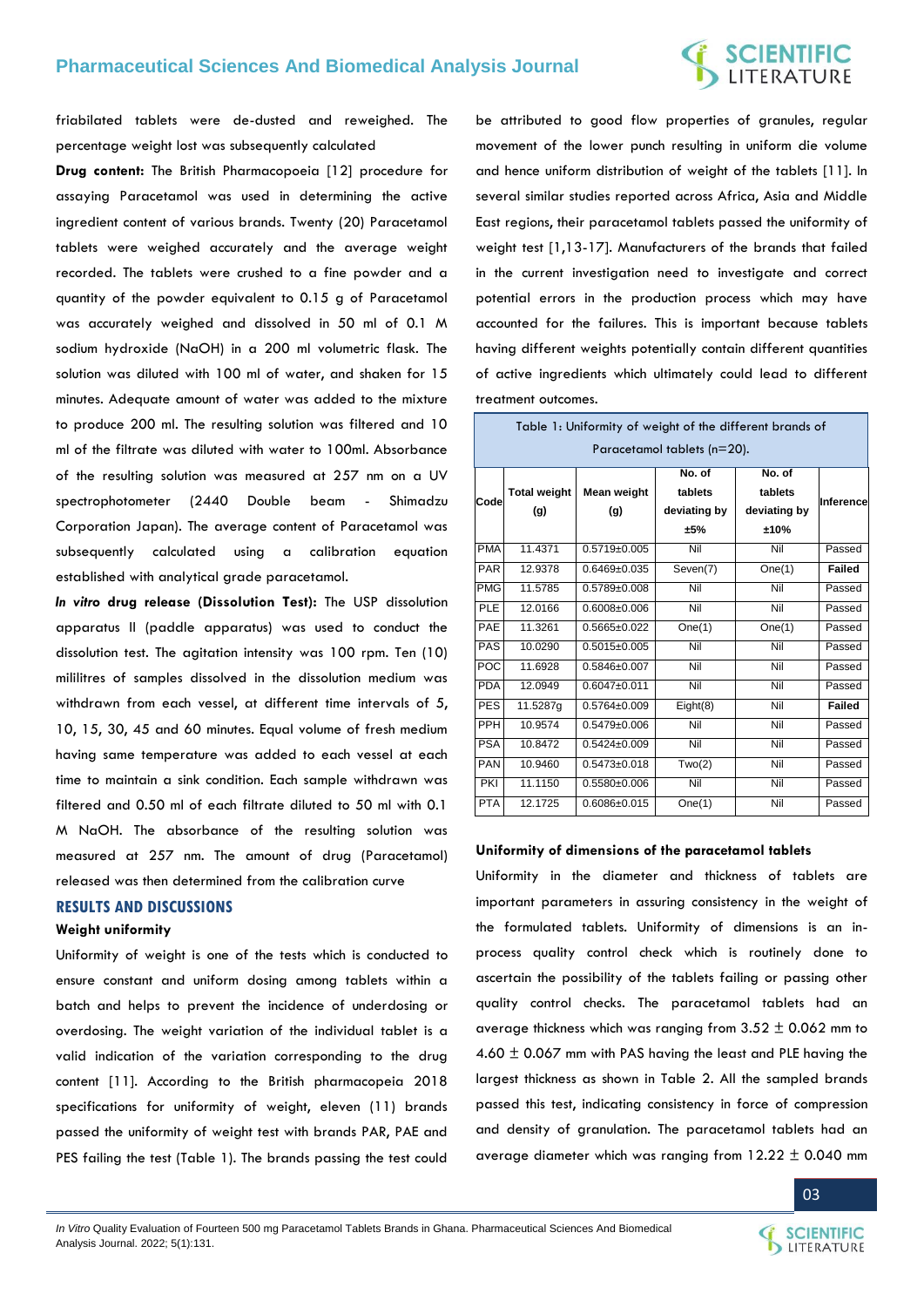## **SCIENTIFIC**<br>LITERATURE

to 13.03  $\pm$  0.033 mm with PLE having the least and PPH having the largest diameter. Brand PTA had the highest standard deviation value of ±0.48 while PSA had the least value of ± 0.027 indicating PMA was the most uniform brand in terms of thickness whereas PAR was the least. Dimensions of tablets plays an important role in determining their shapes, and size; characteristics that plays important role in patient's readiness to swallow dosage forms which can affect the therapeutic outcome of their treatment [18,19].

| Table 2: Thickness and diameter of the various brands of<br>Paracetamol tablets (n=20). |                   |                  |                   |                    |           |  |
|-----------------------------------------------------------------------------------------|-------------------|------------------|-------------------|--------------------|-----------|--|
|                                                                                         | CodeThickness(mm) | <b>Number of</b> |                   | <b>Number of</b>   |           |  |
|                                                                                         |                   | tablets          | <b>Diameter</b>   | tablets            | Inference |  |
|                                                                                         |                   | deviating by ±5  | (mm)              | deviating by $\pm$ |           |  |
|                                                                                         |                   | %                |                   | 3%                 |           |  |
| <b>PMA</b>                                                                              | $3.93 \pm 0.035$  | Nil              | $12.73 \pm 0.041$ | Nil                | Passed    |  |
| <b>PMG</b>                                                                              | $4.21 \pm 0.073$  | Nil              | $12.60+0.088$     | Nil                | Passed    |  |
| <b>PDA</b>                                                                              | $4.23 \pm 0.073$  | Nil              | $12.58 + 0.038$   | Nil                | Passed    |  |
| <b>PAR</b>                                                                              | $4.32+0.143$      | Nil              | 12.59±0.049       | Nil                | Passed    |  |
| <b>PAE</b>                                                                              | $3.96 \pm 0.12$   | Nil              | $12.59+0.053$     | Nil                | Passed    |  |
| <b>PSA</b>                                                                              | $4.07+0.05$       | Nil              | $12.44 \pm 0.027$ | Nil                | Passed    |  |
| PLE                                                                                     | $4.60 \pm 0.067$  | Nil              | $12.22 \pm 0.040$ | Nil                | Passed    |  |
| <b>PPH</b>                                                                              | $3.66 \pm 0.110$  | Nil              | 13.03±0.033       | Nil                | Passed    |  |
| <b>PES</b>                                                                              | $4.41 \pm 0.093$  | Nil              | 12.54±0.037       | Nil                | Passed    |  |
| <b>PAN</b>                                                                              | $3.92 + 0.085$    | Nil              | 12.65±0.031       | Nil                | Passed    |  |
| <b>PTA</b>                                                                              | $4.28 \pm 0.078$  | Nil              | $12.67+0.48$      | Nil                | Passed    |  |
| <b>POC</b>                                                                              | $4.15 \pm 0.050$  | Nil              | $12.65 \pm 0.042$ | Nil                | Passed    |  |
| <b>PAS</b>                                                                              | $3.52 \pm 0.062$  | Nil              | $12.59+0.039$     | Nil                | Passed    |  |
| PKI                                                                                     | $3.94 \pm 0.124$  | Nil              | 12.66±0.071       | Nil                | Passed    |  |

## **Disintegration time, hardness, friability and CSFR of the various brands**

With regards to disintegration test, all the brands except PKI had their disintegration time within the specifications of the British Pharmacopoeia [12] as shown in Table 3. The disintegration time failure of PKI could be attributed to the use of high amount of binder, high compression force and inadequate amount of disintegrant. Similar studies in Saudi Arabia, Yemen, Gondar city in Ethiopia and Onitsha in Nigeria found the sampled paracetamol tablets passing the disintegration test [14,16,17,20]. In a study in Ethiopia by Teklu et al. [1], one out of the 16 (6.25%) sampled paracetamol tablets failed the disintegration test but as high as 25.0% and 33.3% failure were observed in studies in Abuja, Nigeria and Douala, Cameroun respectively [13,15]. The hardness of a tablet determines its resistance to capping

and breakage under conditions of storage, handling and transportation. A diametrical crushing force of 4 kgf is considered the minimum force for satisfactory tablet hardness. All the brands of Paracetamol tablets had crushing force greater than 4 kgf and therefore had the optimal ability to withstand fracture. PAS had the least hardness of 6.10 ±1.00 kgf with PMA having the highest hardness of 12.89±1.17 kgf. These divergent values could be due to the incorporation of varied amounts of binder and compression force during the compression of the tablets. Just as in this study, paracetamol tablets tested in some other studies also passed [1,14,16,17,20] but Nga et al. [15] recorded an eighty percent non-conformance in 15 tablets brands sampled in a study in Douala, Cameroun. Friability test helps to assess the ability of a tablet to withstand abrasion that is usually associated with packaging, handling and transportation. This tablet property is influenced by the nature and amount of binder usually used and force of compression. All the brands passed the friability test with the exception of PAR which had a percentage weight loss of 1.22%. The failure of PAR could be due to the use of insufficient binder and inappropriate compaction force, making the tablets friable. The study in Onitsha, Nigeria by Iloamaeke, and Iwuozor, [20] found one of the eleven tablet brands tested to be friable. In several other studies, all their sampled paracetamol tablet brands passed the friability tests [1,14,16,17]. Crushing Strength-Friability Ratio (CSFR) is used to measure the strength of a tablet and generally higher CSFR indicates stronger tablets [21]. The top three strongest tablets were PLE (76.48), PMA (41.31) and PTA (28.26) but PAS recorded the lowest CSFR value of 6.98. The lowest value found in PAS is understandable as it had the lowest hardness and disintegration time values which could be due to high levels of disintegrants or comparatively lower compaction force applied during production.

#### **Table 3**

### **Dissolution rate test**

Dissolution rate test is used to determine the dissolution profile in general and for profile comparison and establishing the similarity of pharmaceutical dosage forms [22]. The British Pharmacopoeia 2018 stipulates that, for conventional immediate-release tablets, each of the tablets tested for dissolution should release not be less than 70% of the stated or

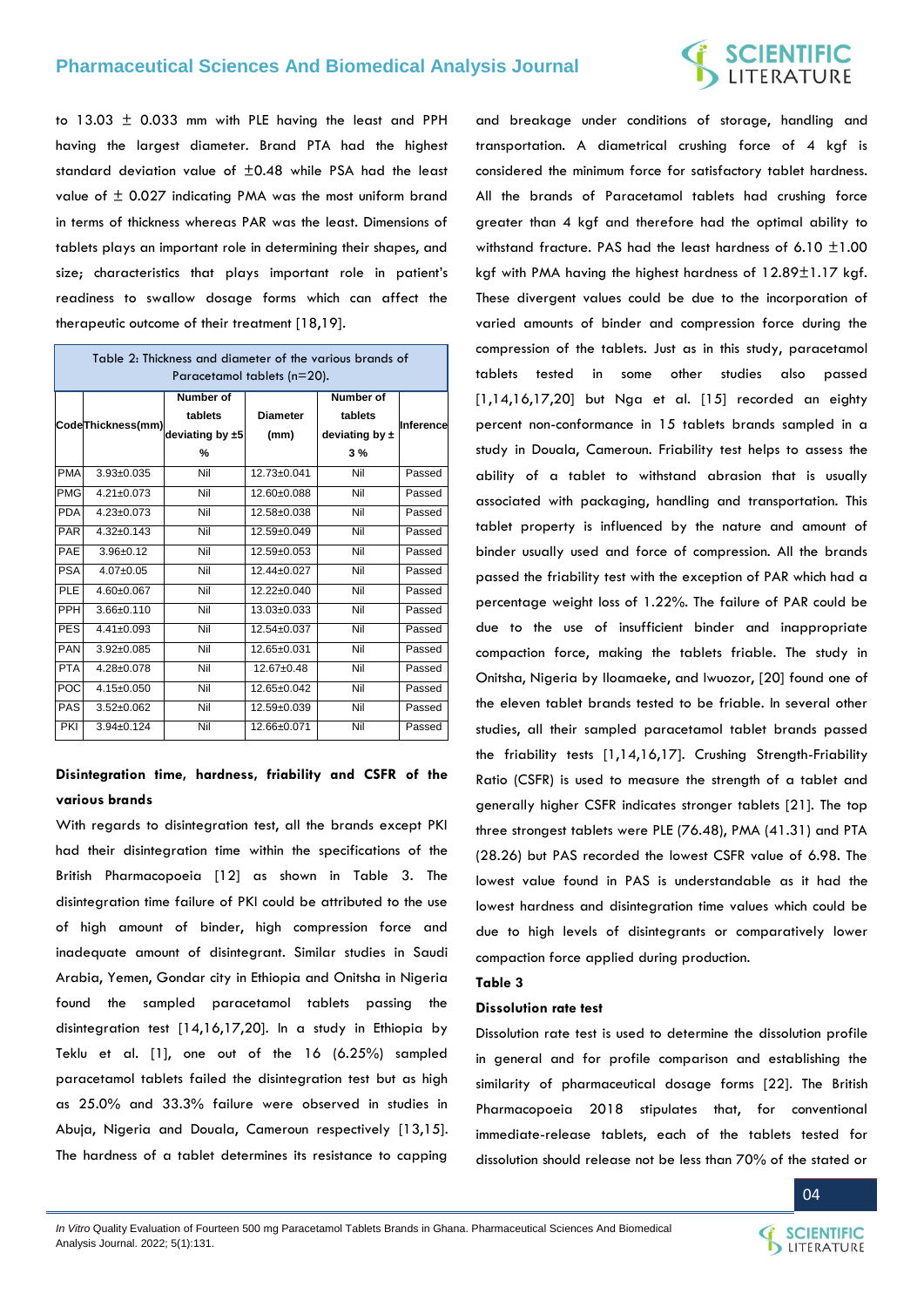# **SCIENTIFIC**<br>LITERATURE

prescribed amount within 45 minutes. In several previous studies [1,15-17] all the brands of the paracetamol tablets tested passed the dissolution test. In this study, four brands (PAS, PKI, PMG and PAN) of the paracetamol tablets failed this test (Figure 1). The failure of these four brands could plausibly be attributed to high amount of binder, high compression force and inadequate amount of disintegrants.

| Table 3: Disintegration time, Hardness, Friability and CSFR of the<br>various brands. |                       |                  |            |                                |
|---------------------------------------------------------------------------------------|-----------------------|------------------|------------|--------------------------------|
| <b>Brand</b>                                                                          | <b>Disintegration</b> | <b>Hardness</b>  | %          | <b>Crushing</b><br>strength to |
|                                                                                       | time(minutes)         | (Kg/f)           | Friability | <b>Friability ratio</b>        |
|                                                                                       |                       |                  |            | (CSFR)                         |
| <b>PMA</b>                                                                            | $2.34 \pm 0.01$       | $12.89 + 1.17$   | 0.3120     | 41.31                          |
| <b>PMG</b>                                                                            | $2.38 + 0.08$         | $9.07 + 1.55$    | 0.9239     | 9.82                           |
| <b>PDA</b>                                                                            | $3.35 \pm 0.25$       | $9.91 + 1.29$    | 0.8077     | 12.27                          |
| <b>PAR</b>                                                                            | $6.17 \pm 0.18$       | $11.64 \pm 1.29$ | 1.2219     | 9.53                           |
| PAE                                                                                   | $3.17 \pm 0.06$       | $10.58 + 1.06$   | 0.3821     | 27.69                          |
| <b>PSA</b>                                                                            | $6.19 \pm 0.07$       | $7.75 + 2.20$    | 0.2978     | 26.02                          |
| PLE                                                                                   | $4.17 \pm 0.04$       | $7.12 \pm 1.55$  | 0.0931     | 76.48                          |
| PPH                                                                                   | $1.48 + 0.04$         | $10.64 \pm 0.50$ | 0.4675     | 22.76                          |
| <b>PES</b>                                                                            | $2.59+0.07$           | $8.91 \pm 1.52$  | 0.3359     | 26.53                          |
| <b>PAN</b>                                                                            | $4.18 \pm 0.03$       | $10.77 + 1.41$   | 0.4863     | 22.15                          |
| <b>PTA</b>                                                                            | $2.51 \pm 0.01$       | $11.22 + 2.2$    | 0.3970     | 28.26                          |
| POC                                                                                   | $7.05 \pm 0.15$       | $10.05 + 1.44$   | 0.5108     | 19.68                          |
| <b>PAS</b>                                                                            | $1.27 \pm 0.05$       | $6.10 \pm 1.00$  | 0.8743     | 6.98                           |
| PKI                                                                                   | $120.23 \pm 0.08$     | $12.56 + 2.10$   | 0.7413     | 16.94                          |



### **Assay of paracetamol tablets**

According to the standards of the British pharmacopoeia [12], upon assay of Paracetamol tablets, between 95% and 105% of the label claim should contain the active ingredient. The

results (Table 4) showed that six out of the fourteen (14) brands had values which fell within the monograph specifications, these six includes; PLE, PAE, POC, PPH, PMA and PKI. The other brands had percentage content of active ingredient below the lower limit of 95% and hence failed the assay assessment test. With reference to the USP standard, a reduced number of four (PAR, PAS, PES, and PSA) are considered to have failed the assay test. Using the USP standard, there were similar deviations in studies conducted in Ethiopia by Teklu, Adugna, and Ashenef, [1] where one brand out of sixteen failed the assay test while in a survey of brands of paracetamol tablets from pharmacies in Abuja, Nigeria, 50% of the eight samples failed [13]. The study by Iloamaeke, and Iwuozor, [20] in Onitsha, Nigeria found six out of eleven brands of paracetamol failing the assay test per the BP standard. All the samples from Riyadh in Saudi Arabia, a Yemeni market as well as Gondar city in Ethiopia however met the BP/USP pharmacopoeial standard [16].

| Table 4: Assay of Paracetamol tablets (UV). |                    |         |                           |                            |
|---------------------------------------------|--------------------|---------|---------------------------|----------------------------|
| Code                                        | Mean<br>absorbance | % Assay | Inference (BP<br>standard | Inference (USP<br>standard |
| <b>PAR</b>                                  | 0.395              | 75.01   | Failed                    | Failed                     |
| <b>PMG</b>                                  | 0.490              | 92.50   | Failed                    | Passed                     |
| <b>PLE</b>                                  | 0.531              | 100.69  | Passed                    | Passed                     |
| PAE                                         | 0.522              | 98.93   | Passed                    | Passed                     |
| PAS                                         | 0.356              | 67.57   | Failed                    | Failed                     |
| <b>POC</b>                                  | 0.522              | 98.99   | Passed                    | Passed                     |
| <b>PDA</b>                                  | 0.490              | 92.93   | Failed                    | Passed                     |
| <b>PES</b>                                  | 0.428              | 81.22   | Failed                    | Failed                     |
| <b>PPH</b>                                  | 0.522              | 99.05   | Passed                    | Passed                     |
| <b>PSA</b>                                  | 0.421              | 79.85   | Failed                    | Failed                     |
| <b>PMA</b>                                  | 0.591              | 104.04  | Passed                    | Passed                     |
| <b>PAN</b>                                  | 0.495              | 93.82   | Failed                    | Passed                     |
| <b>PTA</b>                                  | 0.475              | 90.03   | Failed                    | Passed                     |
| PKI                                         | 0.547              | 102.77  | Passed                    | Passed                     |

(BP Range = 95.0-105%; USP range = 90.0 – 110%)

## **CONCLUSION**

Assessing quality of medications ensures that the users obtained the optimal therapeutic benefit of the formulation. Quality control parameters such as uniformity of weight and dimensions, friability, disintegration time, dissolution and assay test were conducted. It was found that all the sampled brands of 500 mg paracetamol tablets sampled from the pharmacies in Kumasi passed the uniformity of dimensions test but about a fifth had challenges with uniformity of weight. A brand each

05

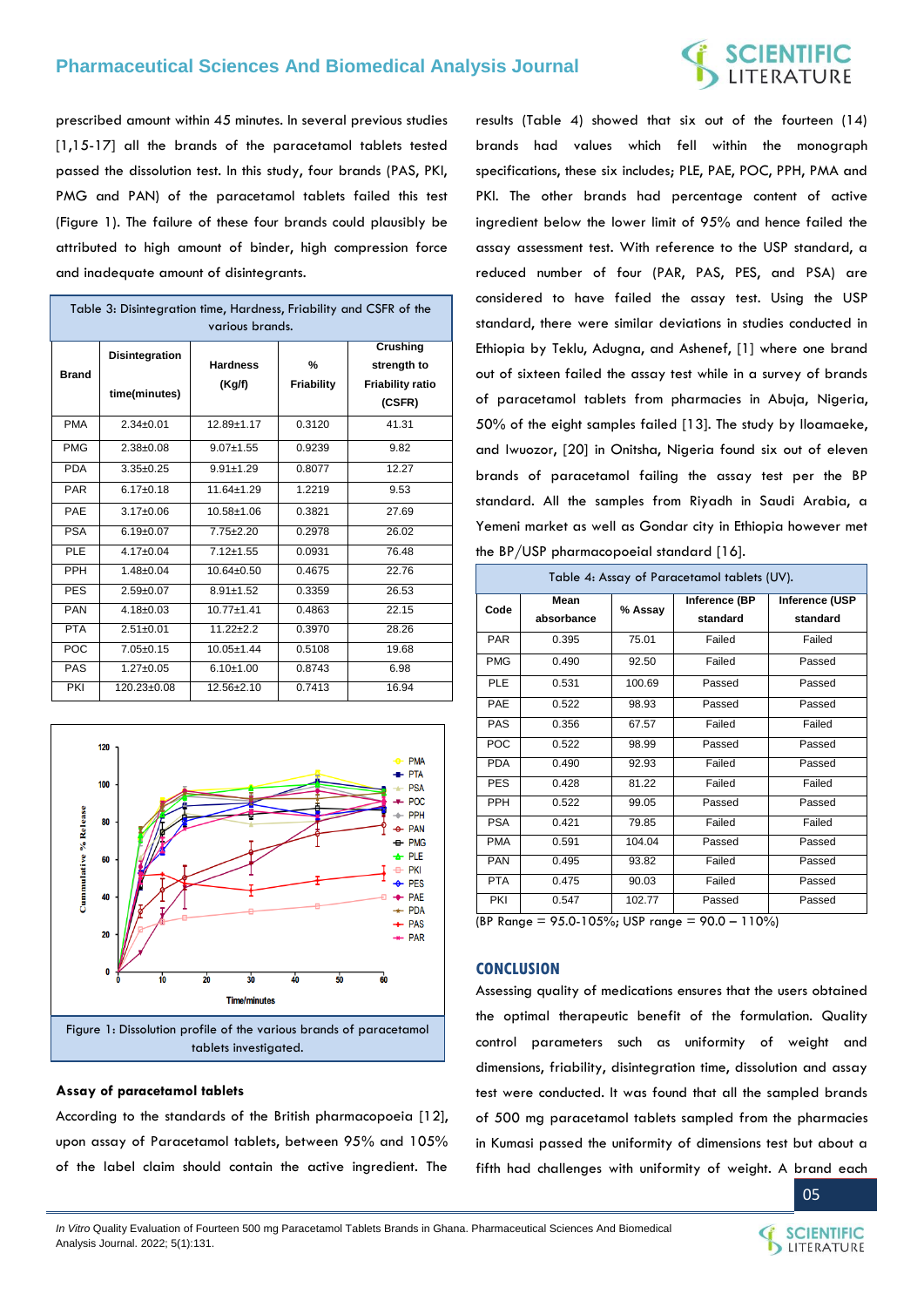## **SCIENTIFIC**<br>LITERATURE

failed the disintegration time and hardness tests with four out of fourteen brands failing the dissolution test. The active pharmaceutical ingredient content of at least four brands fell short of the international standards. The failure of quality control parameters of some brands of paracetamol which is a widely used analgesic in several parts of the world should be of concern to drug regulatory authorities. Effective post-market surveillance is required to ensure such substandard or counterfeits drugs are identified and taken out of the market.

## **ACKNOWLEDGEMENT**

We wish to acknowledge the support provided by Mr Stephen Danso, Mr Clement Berkoh Gyamfi who are production manager, and head of Quality Control Unit respectively of of Pokupharma Limited, Kumasi for the immense support during the laboratory work. The assistance provided us by Mr Maxwell Nimo Tetteh, a worker at the Quality Control Unit of Pokupharma Limited also needs to be acknowledged.

### **CONFLICT OF INTEREST**

The authors declare that there are no conflicts of interestregarding the publication of this article.

## **REFERENCES**

1. [Teklu L, Adugna E, Ashenef A. \(2014\). Quality](http://ijpsr.com/bft-article/quality-evaluation-of-paracetamol-tablets-obtained-from-the-common-shops-kiosks-in-addis-ababa-ethiopia/?view=fulltext)  [evaluation of paracetamol tablets obtained from the common](http://ijpsr.com/bft-article/quality-evaluation-of-paracetamol-tablets-obtained-from-the-common-shops-kiosks-in-addis-ababa-ethiopia/?view=fulltext)  [shops \(kiosks\) in Addis Ababa, Ethiopia.](http://ijpsr.com/bft-article/quality-evaluation-of-paracetamol-tablets-obtained-from-the-common-shops-kiosks-in-addis-ababa-ethiopia/?view=fulltext) Int J Pharm sci res. 5: [3502.](http://ijpsr.com/bft-article/quality-evaluation-of-paracetamol-tablets-obtained-from-the-common-shops-kiosks-in-addis-ababa-ethiopia/?view=fulltext)

2. World Health Organization. (2006). Counterfeit medicines Fact Sheet No 275.

3. [Adegbolagun O, Ololade A, Osamah S.E. \(2007\).](https://www.ajol.info/index.php/tjpr/article/view/14654)  [Comparative evaluation of the biopharmaceutical and chemical](https://www.ajol.info/index.php/tjpr/article/view/14654)  [equivalence of some commercially evaluable brands of](https://www.ajol.info/index.php/tjpr/article/view/14654)  [ciprofloxacin hydrochloride tablets. Tropical J. Pharm. Res. 6:](https://www.ajol.info/index.php/tjpr/article/view/14654)  [737-745.](https://www.ajol.info/index.php/tjpr/article/view/14654)

4. [USP/NF. \(2007\). Volume I, United State](Volume%20I,%20United%20State%20Pharmacopoeial%20convention%20Inc.%201480)  [Pharmacopoeial convention Inc. 1480.](Volume%20I,%20United%20State%20Pharmacopoeial%20convention%20Inc.%201480)

5. [Ofori-Kwakye K, Osei-Yeboah F, Kipo SL. \(2010\).](https://www.researchgate.net/publication/253241839_Formulation_and_quality_evaluation_of_two_conventional_release_tablet_formulations)  [Formulation and quality evaluation of two conventional release](https://www.researchgate.net/publication/253241839_Formulation_and_quality_evaluation_of_two_conventional_release_tablet_formulations)  [tablet formulations. Int J Pharm Sci Review and Research. 4:](https://www.researchgate.net/publication/253241839_Formulation_and_quality_evaluation_of_two_conventional_release_tablet_formulations)  [94-99.](https://www.researchgate.net/publication/253241839_Formulation_and_quality_evaluation_of_two_conventional_release_tablet_formulations)

6. World Health Organization. (2006). Expert Committee on Specifications for Pharmaceutical Preparations, Proposal to waive *in vivo* bioequivalence requirement for WHO Model List of Essential medicines immediate-release, solid oral dosage forms; WHO Technical Report Series, no. 937, Annex 7; WHO: Geneva, Switzerland.

7. [Ngwuluka N, Idiakhoa B, Nep E, Ogaji I, Okafor I.](https://academicjournals.org/journal/RPB/article-full-text-pdf/A2E3092457)  [\(2010\). Formulation and evaluation of Paracetamol tablets](https://academicjournals.org/journal/RPB/article-full-text-pdf/A2E3092457)  [manufactured using the dried fruit of Phoenix dactylifera linn](https://academicjournals.org/journal/RPB/article-full-text-pdf/A2E3092457)  [as an excipient. Res Pharm Biotechnol. 2: 25-32.](https://academicjournals.org/journal/RPB/article-full-text-pdf/A2E3092457)

8. [Newton PN, Green MD, Fernández FM, Day NP,](https://pubmed.ncbi.nlm.nih.gov/16931411/)  [White NJ. \(2006\). Counterfeit anti-infective drugs. The Lancet](https://pubmed.ncbi.nlm.nih.gov/16931411/)  [infectious diseases. 6: 602-613.](https://pubmed.ncbi.nlm.nih.gov/16931411/)

9. [Sood S, Howell J, Sundararajan V, Angus PW, Gow](https://pubmed.ncbi.nlm.nih.gov/23489151/)  [PJ. \(2013\). Paracetamol overdose in V ictoria remains a](https://pubmed.ncbi.nlm.nih.gov/23489151/)  significant health‐[care burden. Journal of gastroenterology and](https://pubmed.ncbi.nlm.nih.gov/23489151/)  [hepatology. 28: 1356-1360.](https://pubmed.ncbi.nlm.nih.gov/23489151/)

10. [Dear JW, Antoine DJ, Park BK. \(2015\). Where are we](https://pubmed.ncbi.nlm.nih.gov/26163298/)  [now with paracetamol?. BMJ. 351.](https://pubmed.ncbi.nlm.nih.gov/26163298/)

11. [Aulton ME, Taylor. \(2017\). Pharmaceutics, The Science](https://www.academia.edu/37211563/Pharmaceutics_The_Science_of_Dosage_Form_Design_2Ed_M_E_Aulton_v)  [of Dosage form Design, 2nd Edition. Churchill Livingstone. 18-](https://www.academia.edu/37211563/Pharmaceutics_The_Science_of_Dosage_Form_Design_2Ed_M_E_Aulton_v) [22, 234-24.](https://www.academia.edu/37211563/Pharmaceutics_The_Science_of_Dosage_Form_Design_2Ed_M_E_Aulton_v)

12. British Pharmacopoeia. (2018). Volume II, Her Majesty"s Stationery Office. London. 40: 798.

13. [Oga EF, Tarfa FD, Jolaosho O. \(2010\). An assessment](https://www.ajol.info/index.php/ijbcs/article/view/54237)  [of the quality of various brands of paracetamol tablets sold in](https://www.ajol.info/index.php/ijbcs/article/view/54237)  the Nigerian capital city. [International Journal of Biological](https://www.ajol.info/index.php/ijbcs/article/view/54237)  [and Chemical Sciences. 4.](https://www.ajol.info/index.php/ijbcs/article/view/54237)

14. [Alsaifi A, Alyahawi A. \(2018\). Quality assessment of](https://www.semanticscholar.org/paper/QUALITY-ASSESSMENT-OF-DIFFERENT-BRANDS-OF-TABLETS-Alsaifi-Alyahawi/4a8e5d1cc3a6f7ce6ba50498657f16b9c19779d9)  [different brands of paracetamol tablets in Yemeni](https://www.semanticscholar.org/paper/QUALITY-ASSESSMENT-OF-DIFFERENT-BRANDS-OF-TABLETS-Alsaifi-Alyahawi/4a8e5d1cc3a6f7ce6ba50498657f16b9c19779d9)  market. [Univers J Pharm Res. 3: 39-43.](https://www.semanticscholar.org/paper/QUALITY-ASSESSMENT-OF-DIFFERENT-BRANDS-OF-TABLETS-Alsaifi-Alyahawi/4a8e5d1cc3a6f7ce6ba50498657f16b9c19779d9)

15. [Nga EN, Soppo LV, Dassaou Y, Nyangono NM, Benga](https://www.hsd-fmsb.org/index.php/hsd/article/view/1794)  [MF, et al. \(2020\). Quality assessment of analgesics](https://www.hsd-fmsb.org/index.php/hsd/article/view/1794)  [paracetamol and ibuprofen for sale in the Douala City](https://www.hsd-fmsb.org/index.php/hsd/article/view/1794)  (Cameroon). [Health Sciences and Disease. 21.](https://www.hsd-fmsb.org/index.php/hsd/article/view/1794)

16. [Abebe K, Beressa TB, Yimer BT. \(2020\).](https://www.dovepress.com/in-vitro-evaluations-of-quality-control-parameters-of-paracetamol-tabl-peer-reviewed-fulltext-article-DHPS) *In-vitro* [Evaluations of Quality Control Parameters of Paracetamol](https://www.dovepress.com/in-vitro-evaluations-of-quality-control-parameters-of-paracetamol-tabl-peer-reviewed-fulltext-article-DHPS)  [Tablets Marketed in Gondar City, Northwest Ethiopia.](https://www.dovepress.com/in-vitro-evaluations-of-quality-control-parameters-of-paracetamol-tabl-peer-reviewed-fulltext-article-DHPS) Drug [healthcare and patient safety. 12: 273.](https://www.dovepress.com/in-vitro-evaluations-of-quality-control-parameters-of-paracetamol-tabl-peer-reviewed-fulltext-article-DHPS)

17. [AlSwayeh R, Alvi SN, Hammami MM. \(2021\). Quality](https://bmcresnotes.biomedcentral.com/articles/10.1186/s13104-021-05672-y)  [assessment of nine paracetamol 500 mg tablet brands](https://bmcresnotes.biomedcentral.com/articles/10.1186/s13104-021-05672-y)  marketed in Saudi Arabia. [BMC research notes. 14: 1-5.](https://bmcresnotes.biomedcentral.com/articles/10.1186/s13104-021-05672-y)

18. [Andersen O, Zweidorff OK, Hjelde T, Rødland EA.](https://pubmed.ncbi.nlm.nih.gov/7709385/)  [\(1995\). Problems when swallowing tablets. A questionnaire](https://pubmed.ncbi.nlm.nih.gov/7709385/)  study from general practice. [Tidsskrift for den Norske laege](https://pubmed.ncbi.nlm.nih.gov/7709385/)